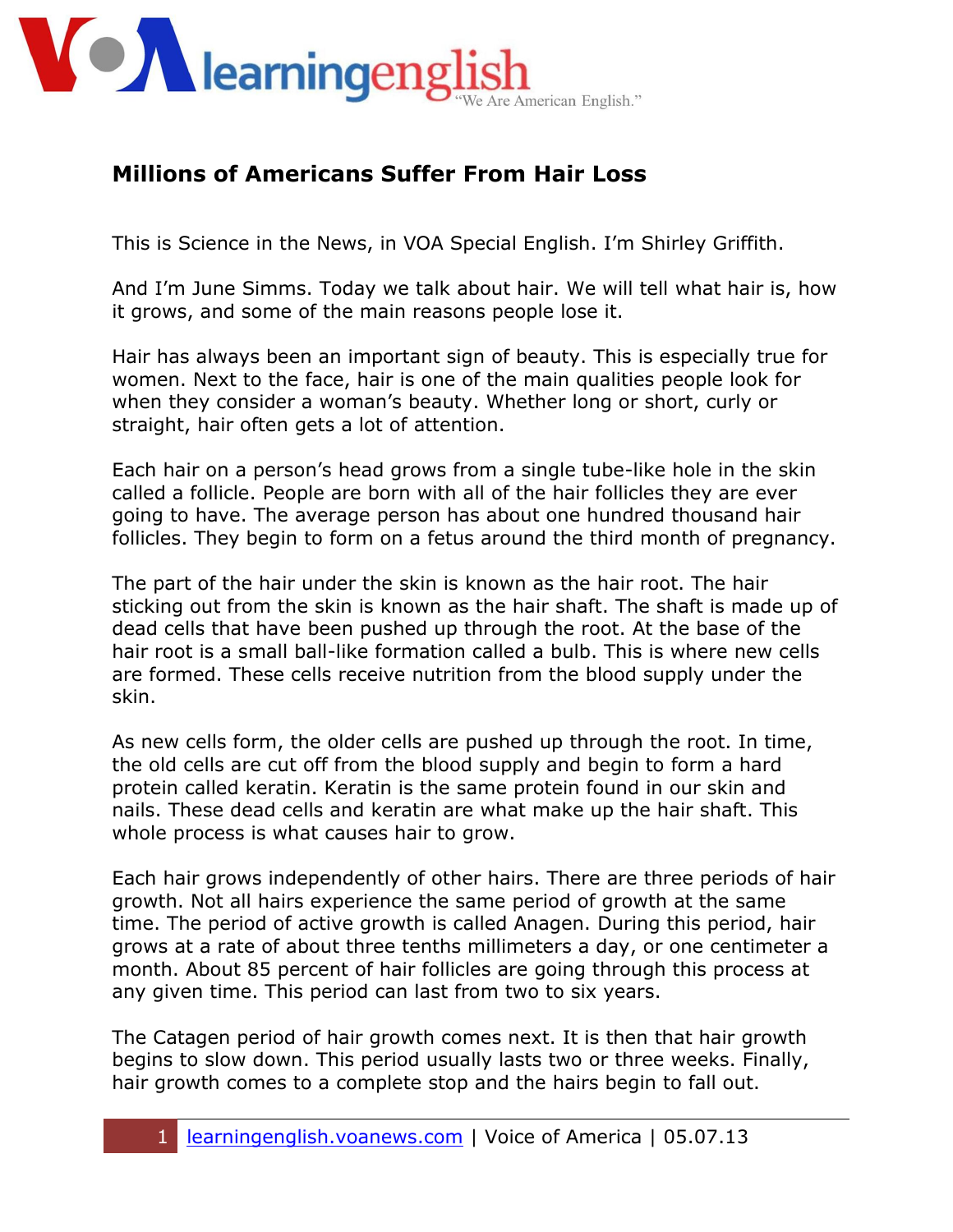

This period is known as Telogen. It affects about 15 percent of all hairs at a time.

On average, a person loses between 50 and 100 hairs every day. Since each hair grows at a different rate, this process is overlooked. Once the Telogen period has ended, the hair growth process begins again.

So what happens when a person has trouble growing hair or suffers from hair loss? Your genes control how fast or how long your hair will grow. Some people have a longer than usual anagen growth period. These people may be able to grow more hair than the average person. However, others struggle to grow shoulder length hair. These people have a shorter than normal anagen period.

Your health can also affect hair growth. Poor nutrition can cause some hair follicles to stop growing or cause the hairs that grow to become weak or thin. Problems with hair growth can result from thyroid problems or other conditions like anemia, diabetes and lupus. Health experts say people who experience a sudden increase in hair loss should seek medical advice.

Some hair loss can result from a combination of genetics, aging and hormones. When this happens, the hair growth cycle changes and the hair follicles get smaller. In addition, the hairs may get thinner and shorter. Soon the hairs stop growing completely on some parts of the head. People with this condition usually have family members who have experienced similar hair losses. This kind of hair loss is known as pattern baldness. It is the most common kind of hair loss. The official medical term for the condition is androgenetic alopecia.

The Latin word alopecia means loss of hair or baldness. It is also the term used to describe the medical condition that results in the loss of hair. Alopecia areata is the second most common form of hair loss after pattern baldness. It is the most common form of autoimmune disease. In alopecia areata, the body's defenses against disease attack the hair follicles, resulting in a loss of hair on the scalp and other parts of the body.

The condition usually begins with small round areas of hair loss on the scalp. When hair loss takes place over the whole surface of the scalp, it is called alopecia areata totalis. Sometimes a person may lose their eyebrows, eyelashes or hair on other parts of the body. This condition is called alopecia areata universalis. It is the rarest form of alopecia.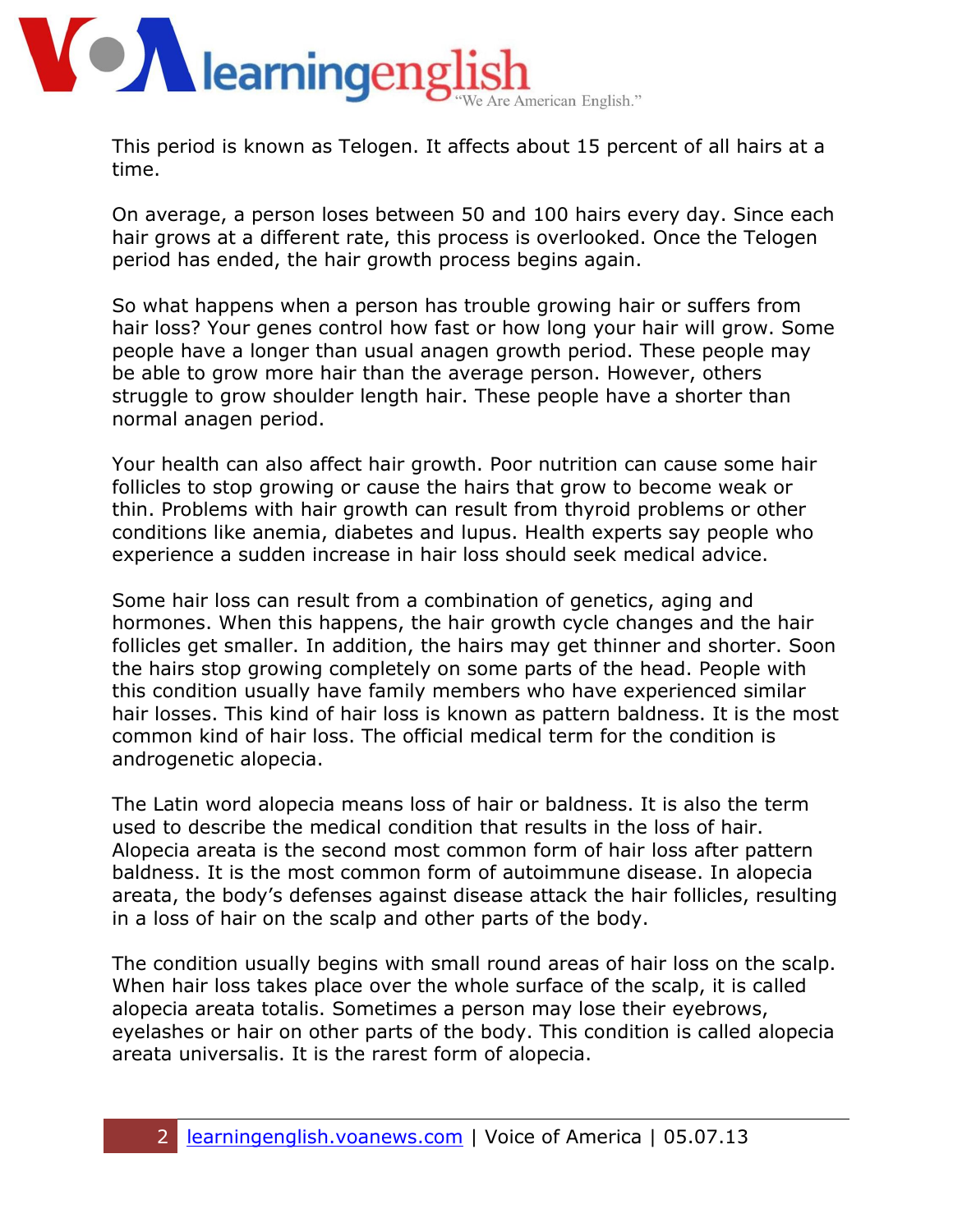

The National Alopecia Areata Foundation says alopecia areata affects about two percent of the population. About five million people in the United States have the condition. It affects people of all ages and races, and often begins in childhood.

That was true of Kayla Martell, the winner of the Miss Delaware Pageant in 2010. Ms. Martell began losing her hair when she was about 10 years old. By the time she was 13, all of her hair had come out.

Kayla Martell began competing in beauty pageants around that same time. In many of the events, she competed without hair. In fact, three of the five times she attempted to become Miss Delaware, Kayla was bald. She wore a blond wig the last time she competed, winning the competition in 2010. That win put her in position to take part in the Miss America Pageant.

Ms. Martell has used beauty pageants to help educate the public about alopecia. She compares wearing a hairpiece to other beauty queen traditions, like false eyelashes and hair weaves.

She says it is important for people to understand the emotional and social pressure that alopecia sufferers experience. She advises people with alopecia to contact a support group to tell them that they are not alone. She also says the most important form of beauty is inside out, not outside in.

Kayla Martell did not win the 2011 Miss America Pageant. But she was one of the top 10 finalists. And her public comments have helped raised public understanding of alopecia.

Except for their hair loss, many people with alopecia are healthy individuals. And, since the hair follicles are not dead, some people with alopecia can experience periods of hair growth. Ms. Martell's hair grew during the Miss America competition. Alopecia patients may grow and lose their hair several times during their life.

Scientists are not exactly sure what causes alopecia areata. It is not clear why the body's white blood cells begin to attack the cells in the hair follicles. There is no cure for the disease and no effective treatment that works for everyone.

In 2010, researchers at Columbia University Medical Center in New York reported findings that they hope will help lead to a cure. The researchers found eight genes they believe may be important in causing the condition.